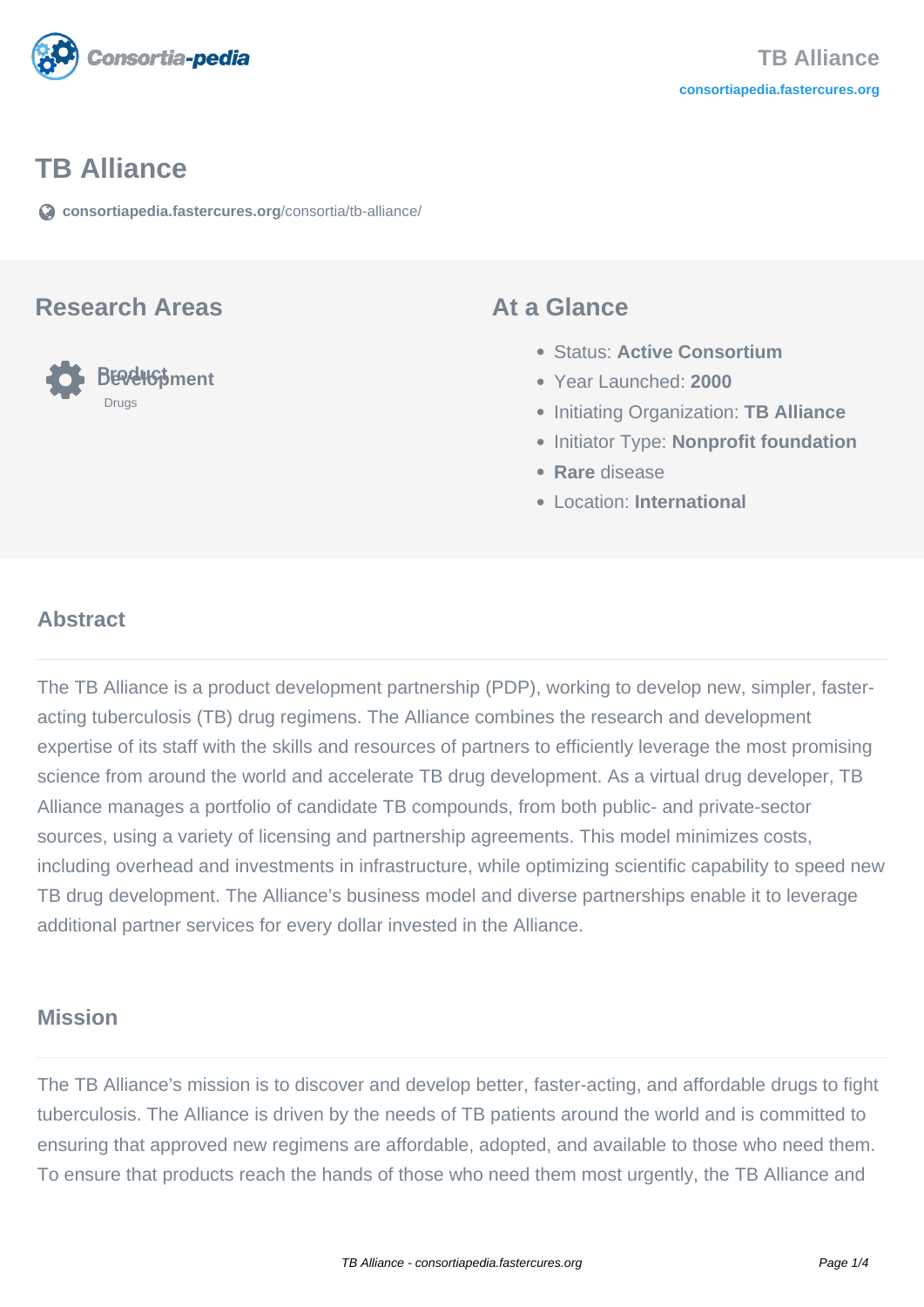

its partners are working with global, regional, and national stakeholders to facilitate regulatory approval, adoption by TB programs, and widespread availability of new drug regimens.

## **Consortium History**

The TB Alliance was conceived at a February 2000 meeting in Cape Town, South Africa, where 120 representatives from academia, industry, major agencies, nongovernmental organizations, and donors gathered to discuss the need for new TB treatments. At the time, there were no TB drugs in clinical development and, therefore, little hope for better cures. Participants stressed the need for new TB drugs, highlighted the unprecedented scientific opportunities, and underscored the lack of market incentive for pharmaceutical companies to develop new TB treatments. The resulting "Declaration of Cape Town" provided a road map for TB drug development, outlining the need for the creation of the TB Alliance. Cape Town signatory institutions formed the original Stakeholders Association for the nascent organization, which still exists today.

 The TB Alliance was formally launched in October 2000 at the International Conference on Health Research for Development in Bangkok, Thailand. In her keynote address, Gro Harlem Brundtland, then director general of the World Health Organization, called the TB Alliance "a shining example of public and private sector partnerships to bridge the gap between market opportunities and people's needs."

### **Structure & Governance**

The TB Alliance is a not-for-profit organization governed by a Board of Directors. The Board assumes fiduciary responsibility for the TB Alliance and guides its strategy, actions, and budget. An elected member of the Stakeholders Association serves as a member of the Board of Directors.

 The Scientific Advisory Committee provides technical expertise on drug research, development, manufacturing, and distribution, as well as other medical and scientific issues. It consists of 14 scientific experts from a wide range of relevant disciplines, including the following:

## **Impact/Accomplishment**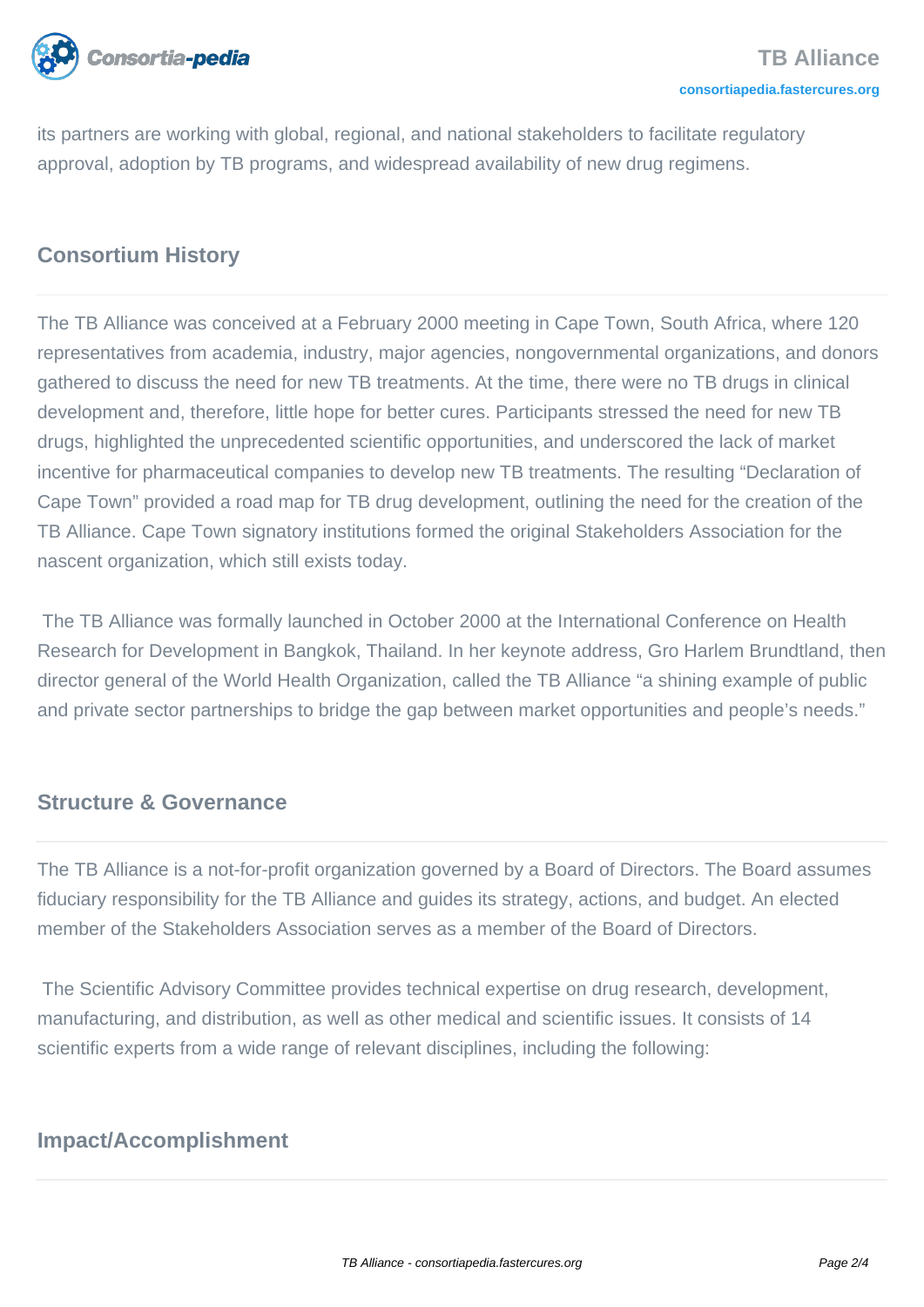

Since its inception in 2000, TB Alliance has catalyzed the field of TB drug development in many significant ways. The following are some of the Alliance's most notable achievements:

# **Links/Social Media Feed**

| Homepage | http://www.tballiance.org/                  |
|----------|---------------------------------------------|
| Facebook | https://www.facebook.com/pages/TB-Alliance- |
|          | Community-Engagement/154529169995           |
| Twitter  | https://twitter.com/tballiance              |
| LinkedIn | https://www.linkedin.com/company/82039      |

## **Points of Contact**

New York 40 Wall Street 24th Floor New York, N.Y. 10005 phone: 212-227-7540 fax: 212-227-7541

 Brussels Square De Meeus, 37 1000 Bruxelles **Belgium**  phone: +32 2 791 77 27 fax: +32 2 691 7900

 Pretoria Boardwalk Office Park Block 1/Suite 5 107 Haymeadow Street Faerie Glen, Pretoria 0043 South Africa